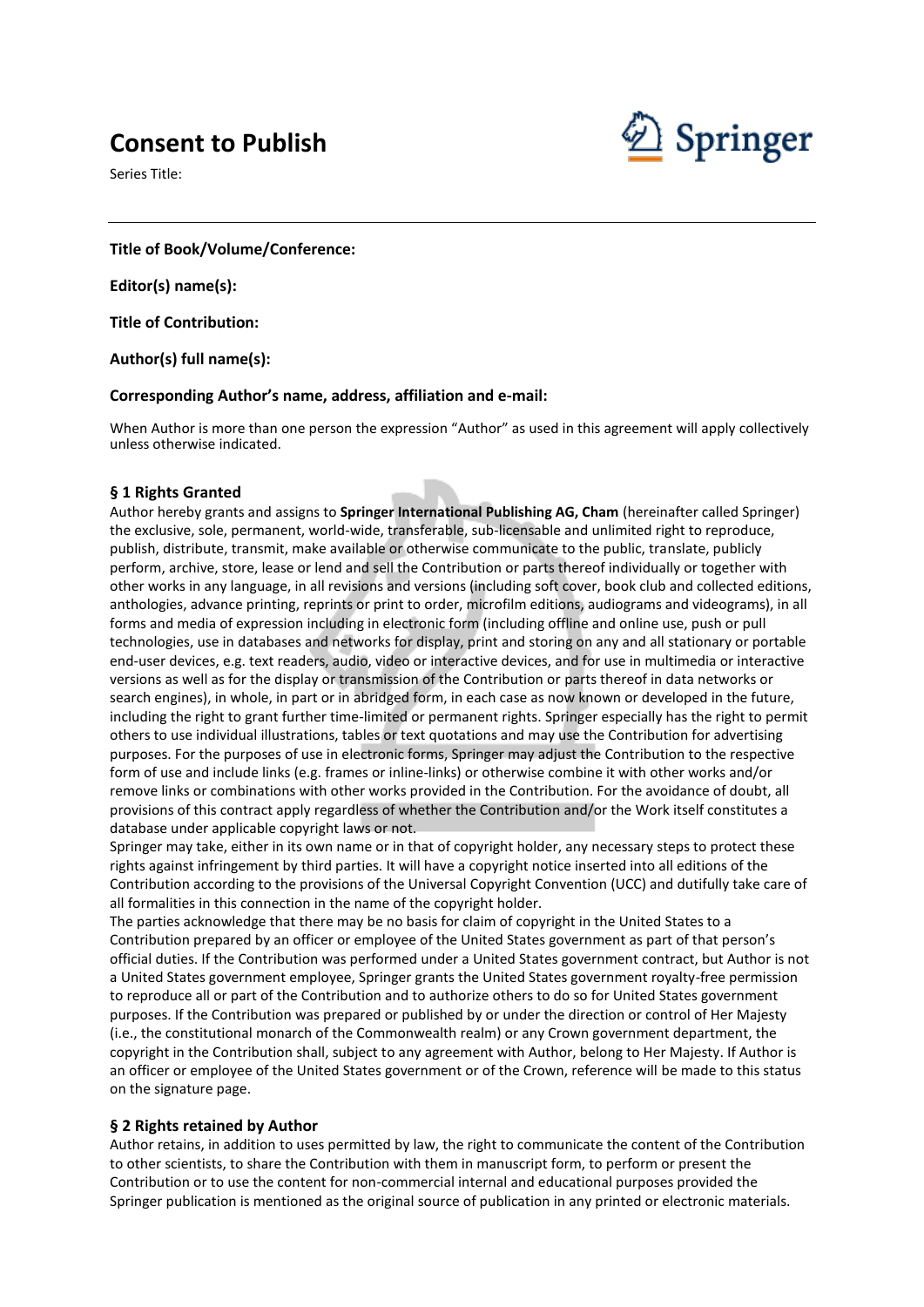Author retains the right to republish the Contribution in any collection consisting solely of Author's own works without charge and subject only to notifying Springer in writing prior to such publication of the intent to do so and to ensuring that the publication by Springer is properly credited and that the relevant copyright notice is repeated verbatim.

# **§ 3 Warranties**

Author warrants that the Contribution is original except for such excerpts from copyrighted works (including illustrations, tables, animations and text quotations) as may be included with the permission of the copyright holder thereof, in which case(s) Author is required to obtain written permission to the extent necessary and to indicate the precise sources of the excerpts in the manuscript. Author is also requested to store the signed permission forms and to make them available to Springer if required.

Author warrants that Author is entitled to grant the rights in accordance with Clause 1 "Rights Granted", that Author has not assigned such rights to third parties, that the Contribution has not heretofore been published in whole or in part, that the Contribution contains no libelous statements and does not infringe on any copyright, trademark, patent, statutory right or proprietary right of others, including rights obtained through licenses; and that Author will indemnify Springer against any costs, expenses or damages for which Springer may become liable as a result of any breach of this warranty.

# **§ 4 Delivery of Contribution and Publication**

Author agrees to deliver a manuscript of the Contribution to the responsible Editor on a date to be agreed upon created according to guidelines provided by Springer upon signature.

Springer will undertake the publication and distribution of the Contribution and Work in print and electronic form at its own expense and risk.

## **§ 5 Author's Discount**

Author is entitled to purchase for his/her personal use (if ordered directly from Springer) the Work or other books published by Springer at a discount of 33 1/3% off the list price for as long as there is a contractual arrangement between Author and Springer and subject to applicable book price regulation. Resale of such copies or of free copies is not permitted.

## **§ 6 Governing Law and Jurisdiction**

………………………………………………………… ………………………………………..

This agreement shall be governed by, and shall be construed in accordance with, the laws of Switzerland. The courts of Zug, Switzerland shall have the exclusive jurisdiction.

Corresponding Author signs for and accepts responsibility for releasing this material on behalf of any and all Co-Authors.

**Signature of Corresponding Author: Date: Date: Date:** 

 $\Box$  I'm an employee of the US Government and transfer the rights to the extent transferable (Title 17 §105 U.S.C. applies)  $\square$  I'm an employee of the Crown and copyright on the Contribution belongs to Her Majesty

GPU/PD/PS/RE/DS/Date: Order Number: GT-C-CTP-07/2013